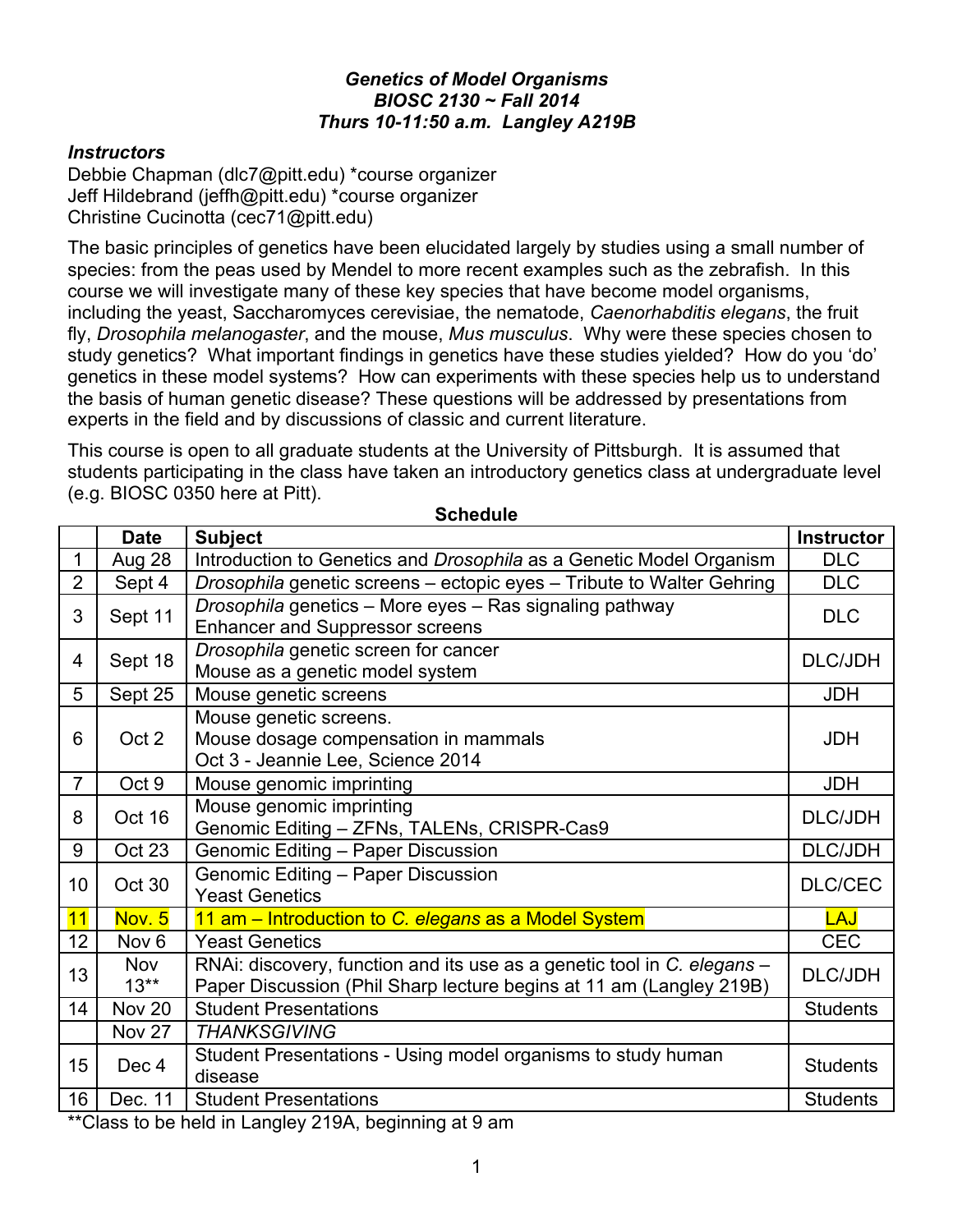### **Coursework and Grades**

#### *Participation: 40%*

Students must play an active part in the course by reading the set papers in advance and contributing to the discussion during class.

### *Homework: 30%*

Each instructor will set a short assignment for specific classes. For most paper discussion days, a Figure facts template will be assigned for each paper. These are due by midnight on the Wednesday before the paper discussion class. Students should upload their filled in templates to the Course web site under Assignments.

### *Final Presentation: 30%*

Toward the end of the semester, each student will choose a paper that uses one of the discussed organisms to model a human disease\*. Each student will give a 30 minute (roughly) oral presentation to the class with 5-10 additional minutes for questions. This final presentation should include introductory material, focus should be given to the human disease and how this model organism is a great system to study this disease. The presenter will then lead the discussion of the research article for the entire group (i.e. this is what the instructors did for the first set of papers – now you get to do it!). The presenter will prepare a Powerpoint presentation including all of the figures from the paper, assuring that the figures are of decent resolution. As the presenter, you will not be able to go through each figure in detail in the time allotted; you will need to focus on the most important parts of each figure. Each student is expected to have read the papers and contribute to the discussion. Although the group as a whole will discuss future directions for the research (coming to class prepared with ideas – or ready to shoot down the ideas that the authors may have included in their discussion), the presenter should include his/her own ideas at the end of the presentation. These should not be a reiteration of the authors' discussion.

\*Make every effort to select papers unrelated to research in the department. Papers should be selected from the last 2-3 years. Once you have a paper or papers in mind, please send them to us so that we can approve them. dlc7@pitt.edu and jeffh@pitt.edu.

**Short oral presentations:** Each student will give one short introductory presentation as part of the faculty-lead discussions of the assigned research papers. These presentations are short, 10 minute introductions to one or two of the assigned papers. The presenter will be responsible for preparing slides and presenting relevant background information for the paper. This should include knowledge about the topic at the time the paper was published, the goals of the paper, the hypothesis being tested, and may include a brief introduction to a new or interesting technique used. Students will volunteer for (or be assigned to) specific papers on the first day of class.

### **Students with Disabilities**

*If you have a disability for which you are or may be requesting an accommodation, you are encouraged to contact both your instructor and the Office of Disability Resources and Services,*  216 *William Pitt Union, 412-648-7890/412-383-7355 (FTY), as early as possible in the term. Disability Resources and Services will verify your disability and determine reasonable accommodations for this course.*

# **Academic Integrity Policy on cheating/plagiarism**

*Academic Integrity Policy: Cheating/plagiarism will not be tolerated. Students suspected of violating the University of Pittsburgh Policy on Academic Integrity, noted below, will be required to*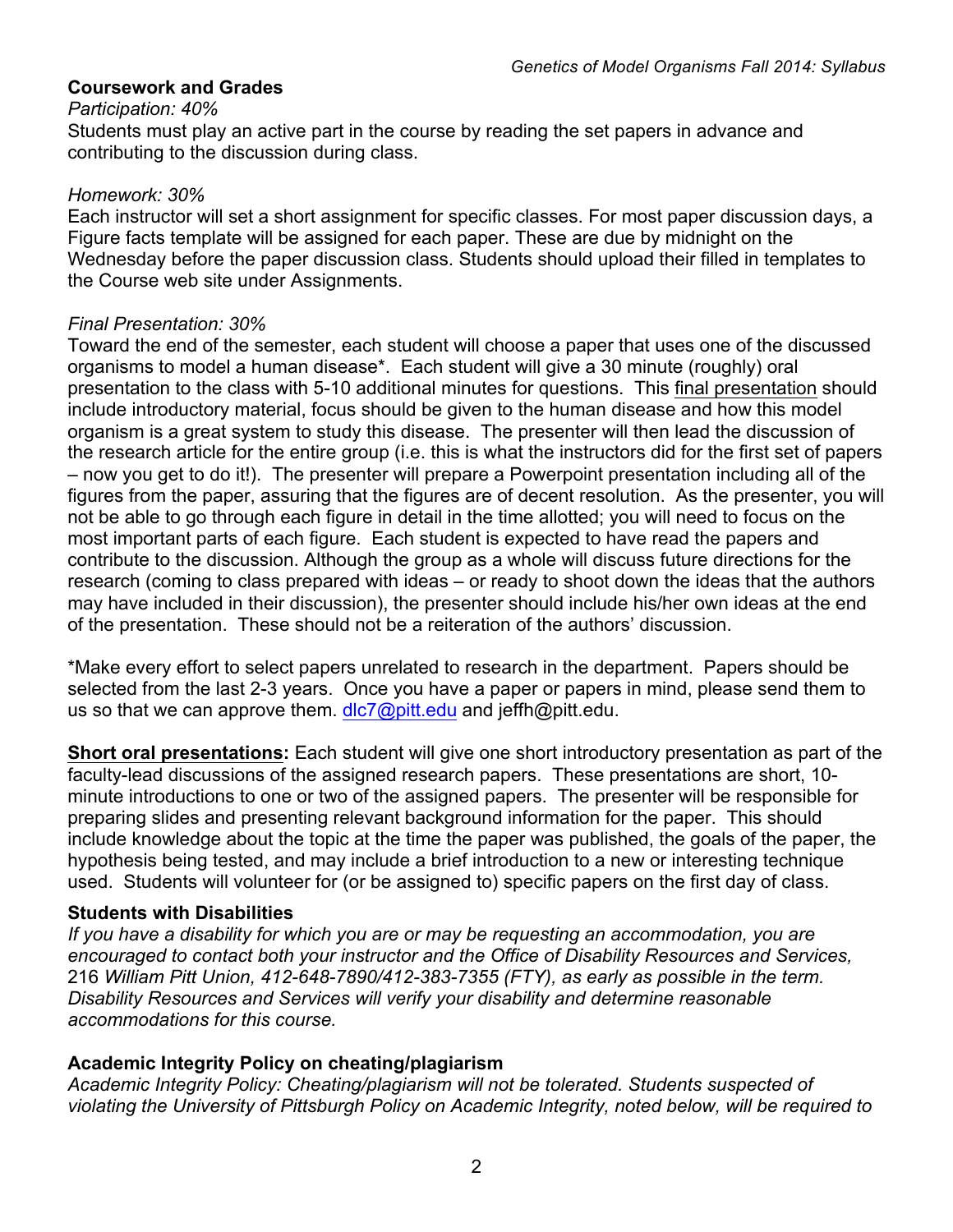*participate in the outlined procedural process as initiated by the instructor. A minimum sanction of a zero score for the quiz, exam or paper will be imposed.*

## **E-mail Communication Policy**

*Each student is issued a University e-mail address (username@pitt.edu) upon admittance. This e-mail address may be used by the University for official communication with students. Students are expected to read e-mail sent to this account on a regular basis. Failure to read and react to University communications in a timely manner does not absolve the student from knowing and complying with the content of the communications. The University provides an e-mail forwarding service that allows students to read their e-mail via other service providers (e, g., Hotmail, AOL, Yahoo). Students that choose to forward their e-mail from their pitt.edu address 'to another address do so at their own risk. If e-mail is lost as a result of forwarding, it does not absolve the student from responding to official communications sent to their University e-mail address. To forward e-mail sent to your University account, go to* 

*http://accounts.pitt.edy,logintoyouraccount,click on Edit Forwarding Addresses, and follow the instructions on the page. Be sure to log out of your account when you have finished.*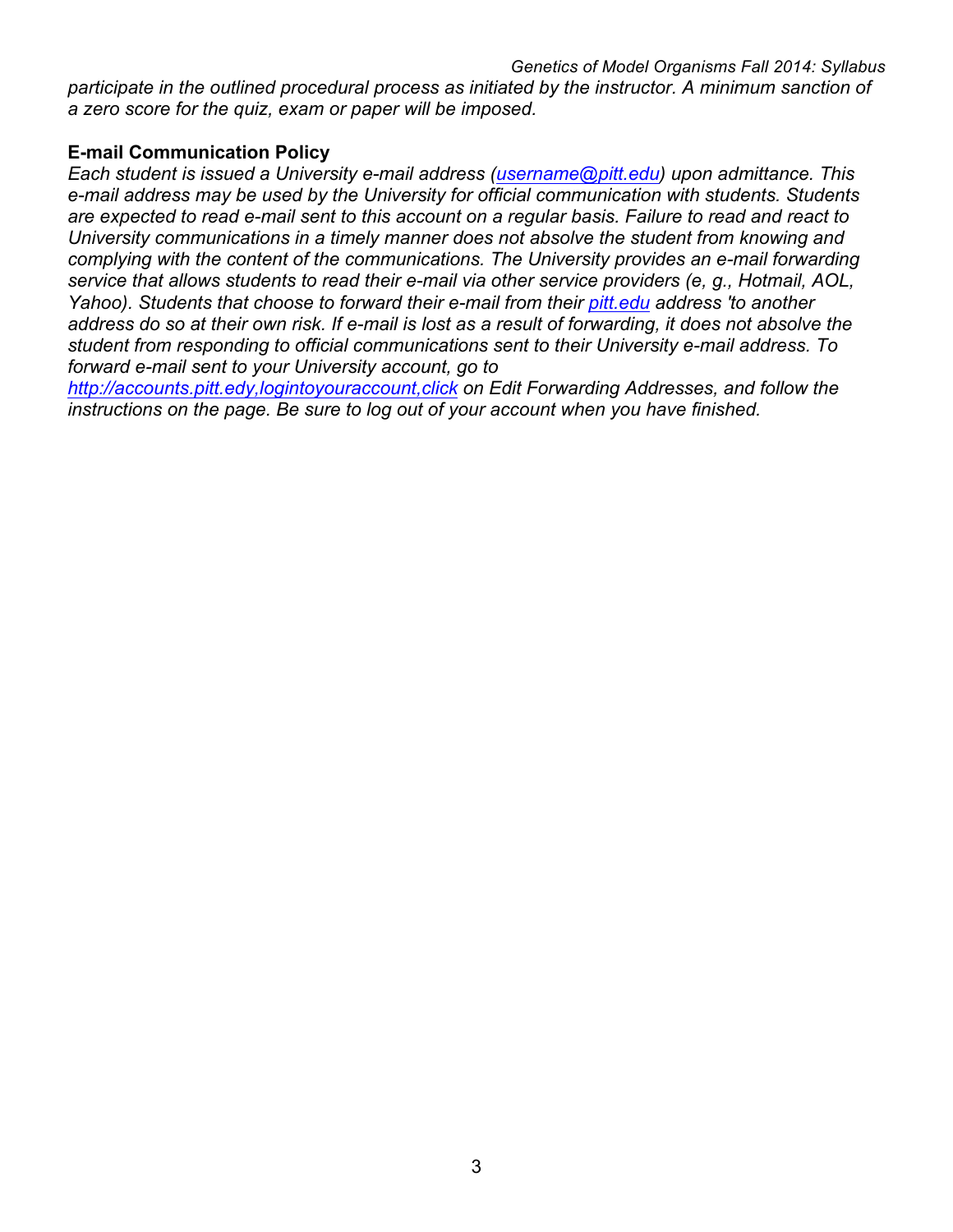#### *Genetics of Model Organisms Fall 2014: Syllabus Introduction to Genetics of Model Organisms Drosophila as a Genetic Model Organism Debbie Chapman*

# *Review Papers for August 28th*

# *Introduction to Genetics of Model Organisms:*

1) Davis, RH. (2004) The age of model organisms *Nature Rev Gen* **5**:69-76.

2) Hunter P. (2008) The paradox of model organisms. *EMBO Reports*. **9**:717-719.

3) Fields S, Johnston M. (2005) Cell biology. Whither model organism research? *Science* **307**(5717):1885-6.

# *Drosophila as a Genetic Model Organism:*

4) Roberts DB. (2006) *Drosophila melanogaster*: the model organism. *Entomologia Experimentalist Applicata* **121**:93-103.

5) Beckingham KM, Armstrong JD, Texada MJ, Munjaal R, Baker DA. (2005) *Drosophila melanogaster* – the model organism of choice for the complex biology of multi-cellular organisms. *Gravit Space Biol Bull.* **18(2)**:17-29.

# *Review Papers for Drosophila genetics – September 4-18th*

1) Thomas BJ, Wassarman DA. (1999) A fly's eye view of biology. *Trends Genet.* **15(5)**:184-90.

2) St. Johnston D. (2002) The Art and Design of Genetic Screens: *Drosophila melanogaster. Nat Rev Gen* **3**:176-188.

### *Papers for Discussion*

# *Tribute to Walter Gehring and understanding master regulatory genes – September 4th*

3) Halder G, Callaerts P, Gehring WJ. (1995) Induction of ectopic eyes by targeted expression of the eyeless gene in Drosophila. *Science* **267(5205):**1788-92.

4) Jang CC, Chao JL, Jones N, Yao LC, Bessarab DA, Kuo YM, Jun S, Desplan C, Beckendorf SK, Sun YH. (2003) Two Pax genes, eye gone and eyeless, act cooperatively in promoting Drosophila eye development. *Development* **130(13):**2939-51.

# *Genetic dissection of the Ras pathway – September 11th*

5) Simon MA, Bowtell DD, Dodson GS, Laverty TR, Rubin GM. (1991) Ras1 and a putative guanine nucleotide exchange factor perform crucial steps in signaling by the sevenless protein tyrosine kinase. *Cell* **67**, 701-16.

6) Karim FD, Chang HC, Therrien M, Wassarman DA, Laverty T, Rubin GM. (1996) A screen for genes that function downstream of Ras1 during Drosophila eye development. *Genetics* **143(1)**:315-29.

### *Genetic screen for cancer – September 18th*

7) Pagliarini RA, Xu T. (2003) A genetic screen in *Drosophila* for metastatic behavior. *Science* **302**:1227-31.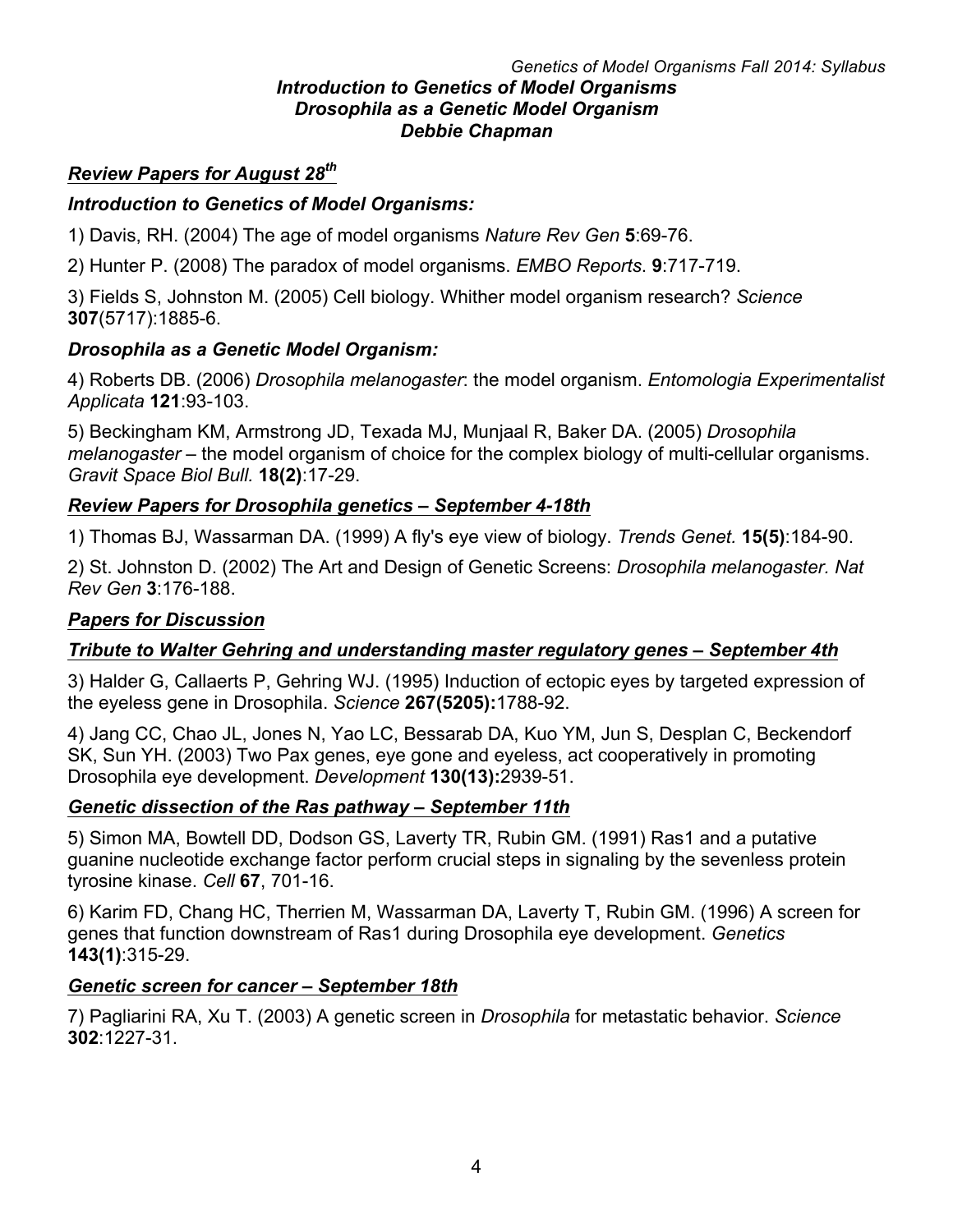#### *Genetics of Model Organisms Fall 2014: Syllabus Mouse as a Genetic Model Organism Jeffrey Hildebrand*

Background papers:

1. Zohn E, Anderson KV, Niswander L. (2005) Using genomewide mutagenesis screens to identify the genes required for neural tube closure in the mouse. *Birth Defects Res A Clin Mol Teratol.* 73(9):583-90.

2. Eggenschwiler JT, Anderson KV. (2007) Cilia and developmental signaling. *Annu Rev Cell Dev Biol*. 23:345-73

For class: September 25<sup>th</sup>

3. García-García MJ, Eggenschwiler JT, Caspary T, Alcorn HL, Wyler MR, Huangfu D, Rakeman AS, Lee JD, Feinberg EH, Timmer JR, Anderson KV. (2005) Analysis of mouse embryonic patterning and morphogenesis by forward genetics. *PNAS.* 102(17):5913-9.

4. Huangfu D, Liu A, Rakeman AS, Murcia NS, Niswander L, Anderson KV. (2003) Hedgehog signalling in the mouse requires intraflagellar transport proteins.*Nature.* 426(6962):83-7.

5. Caspary T, Larkins CE, Anderson KV. (2007) The graded response to Sonic Hedgehog depends on cilia architecture. *Dev Cell*. 12(5):767-78.

October 2nd

6. Yoshiba S, Shiratori H, Kuo IY, Kawasumi A, Shinohara K, Nonaka S, Asai Y, Sasaki G, Belo JA, Sasaki H, Nakai J, Dworniczak B, Ehrlich BE, Pennekamp P, Hamada H. (2012) Cilia at the node of mouse embryos sense fluid flow for left-right determination via Pkd2. *Science.* 338(6104):226-31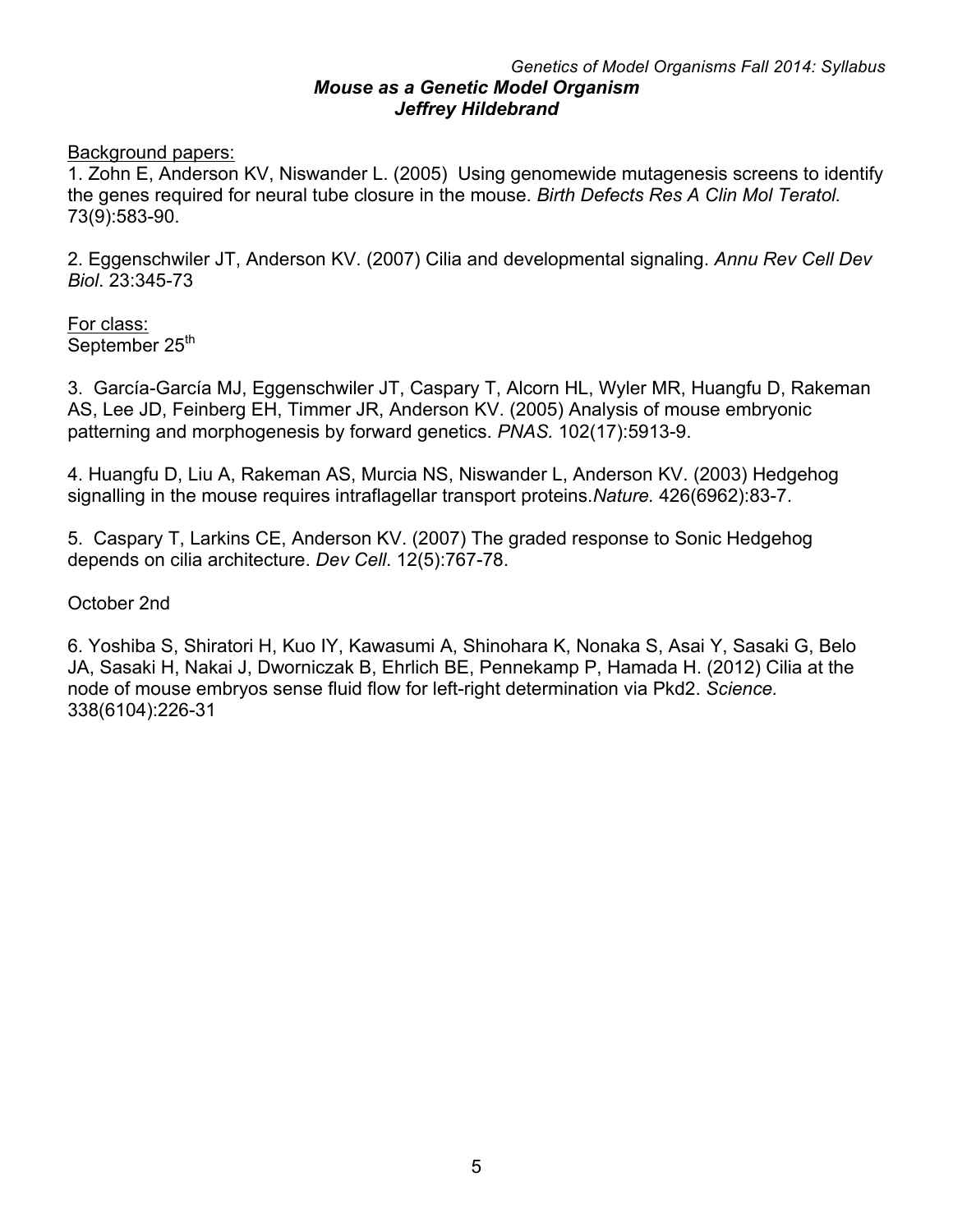#### *Genetics of Model Organisms Fall 2014: Syllabus Imprinting/Dosage Compensation Jeffrey Hildebrand*

# **Reviews:**

1. Bartolomei and Ferguson-Smith. (2011) Mammalian Genomic Imprinting. *Cold Spring Harb Perspect Biol. 3:a002592*

2. Lee and Bartolomei (2013) X-Inactivation, Imprinting, and Long Noncoding RNAs in Health and Disease. Cell. 152, 1308-1323

# **papers for class:**

# **October 9th:**

3. Ciccone et al. (2009) KDM1B is a histone H3K4 demethylase required to establish maternal genomic imprints. *Nature.* 461, 415-418.

4. Sleutals et al (2002) The non-coding Air RNA is required for silencing autosomal imprinted genes. *Nature*. 415, 810-813.

### **October 16th:**

5. Lee (2000) Disruption of Imprinted X Inactivation by Parent-of-Origin Effects at Tsix. *Cell*. 103, 17–27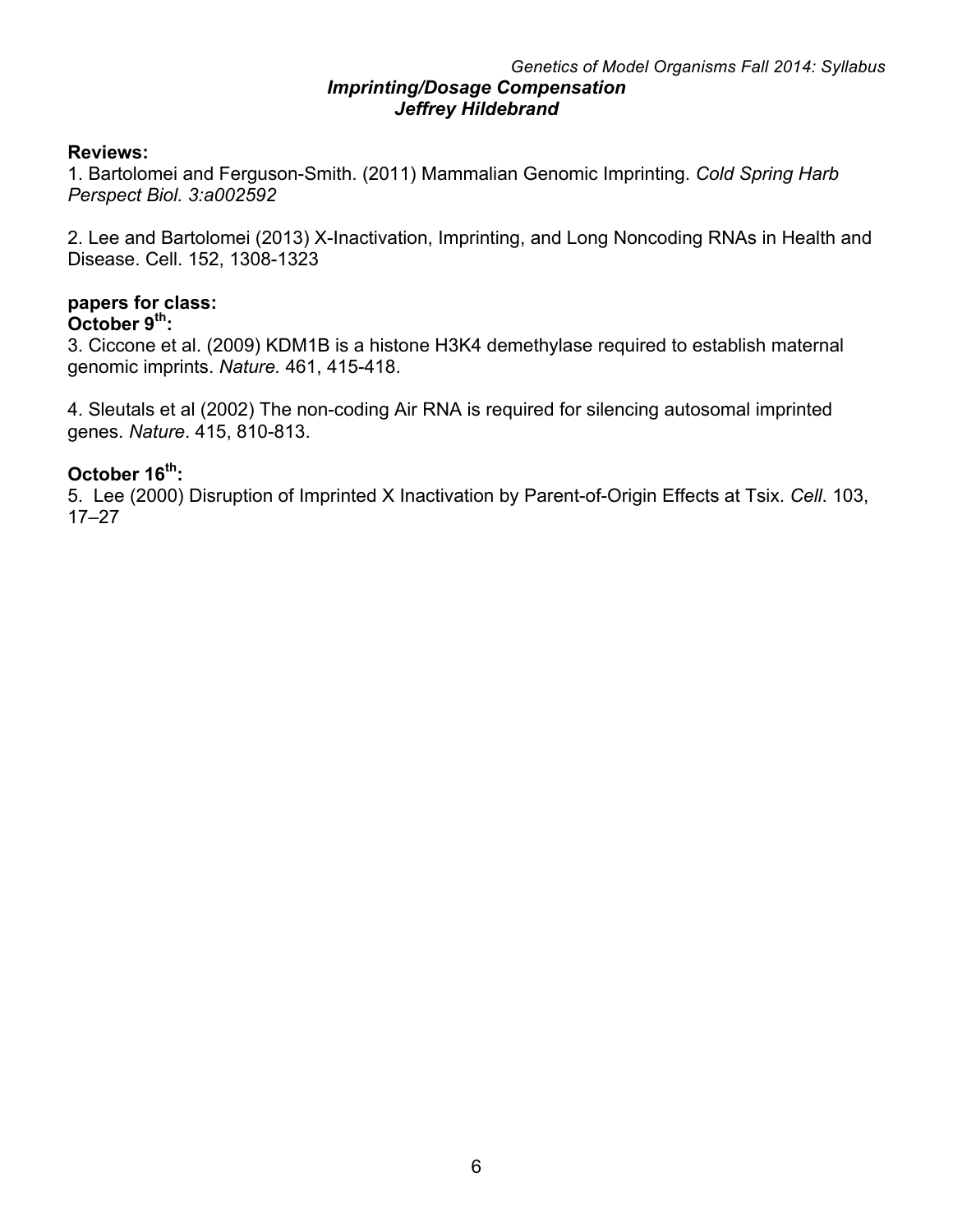# *Genomic Editing – ZFNs, TALENs, CRISPR-Cas9 Debbie Chapman*

# *Review Papers for October 16th*

1) Urnov FD, Rebar EJ, Holmes MC, Zhang HS, Gregory PD. (2010) Genome editing with engineered zinc finger nucleases. *Nat Rev Genet.* **11**(9):636-46.

2) Joung JK, Sander JD. (2013) TALENs: a widely applicable technology for targeted genome editing. *Nat Rev Mol Cell Biol.* **14**(1):49-55.

3) Sander JD, Joung JK. (2014) CRISPR-Cas systems for editing, regulating and targeting genomes. *Nat Biotechnol.* **32**(4):347-55.

### *Papers for Discussion October 23rd*

4) Jiang J, Jing Y, Cost GJ, Chiang JC, Kolpa HJ, Cotton AM, Carone DM, Carone BR, Shivak DA, Guschin DY, Pearl JR, Rebar EJ, Byron M, Gregory PD, Brown CJ, Urnov FD, Hall LL, Lawrence JB. (2013) Translating dosage compensation to trisomy 21. *Nature* **500**(7462):296-300.

5) Yen ST, Zhang M, Deng JM, Usman SJ, Smith CN, Parker-Thornburg J, Swinton PG, Martin JF, Behringer RR. (2014). Somatic mosaicism and allele complexity induced by CRISPR/Cas9 RNA injections in mouse zygotes. *Dev Biol.* **393**(1):3-9.

# *Papers for Discussion October 30th*

6) Long C, McAnally JR, Shelton JM, Mireault AA, Bassel-Duby R, Olson EN. (2014) Prevention of muscular dystrophy in mice by CRISPR/Cas9-mediated editing of germline DNA. *Science* **345**(6201):1184-8.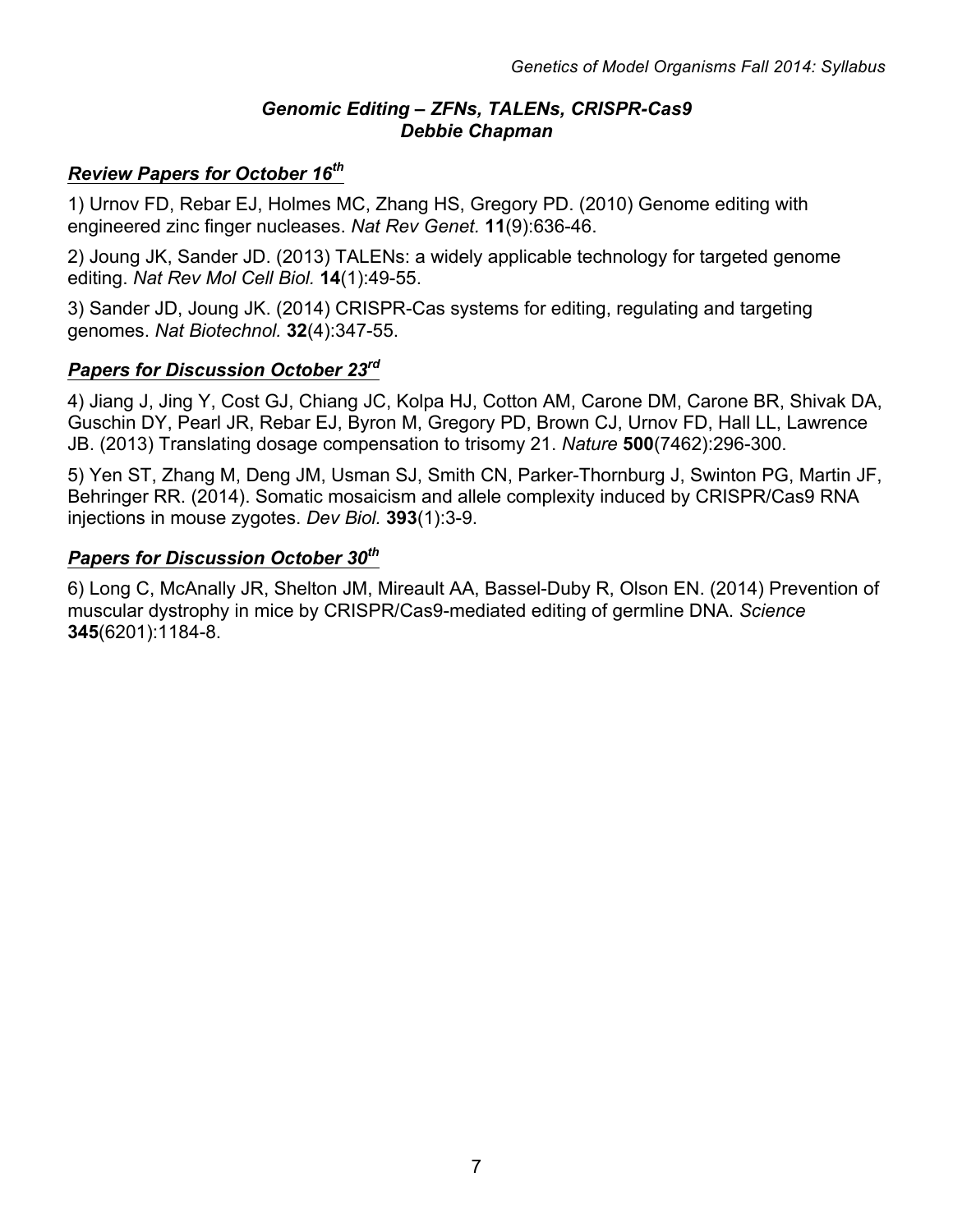# **Christine Cucinotta Yeast as a Model System**

# **Reviews (To be discussed Oct. 30 - Nov. 6):**

1) Budding Yeast for Budding Geneticists: A Primer on the Saccharomyces cerevisiae Model System, Duina, Miller, and Keeney 2014

- 2) The art and design of genetic screens: yeast, Forsburg 2001
- 3) Yeast: Experimental Organism for 21st Century Biology, Botstein and Fink 2011

# **Articles:**

4) (To be discussed **Oct. 30**) Healing for destruction: tRNA intron degradation in yeast is a twostep cytoplasmic process catalyzed by tRNA ligase Rlg1 and 5 ′-to-3′ exonuclease Xrn1, Wu and Hopper, 2014

5) (To be discussed **Nov. 6**) From structure to systems: high-resolution, quantitative genetic analysis of RNA polymerase II. Braberg et al. 2013.

Read the first four articles and be prepared to discuss them in class on **October 30th**.

The 5th paper is for discussion on **November 6th**.